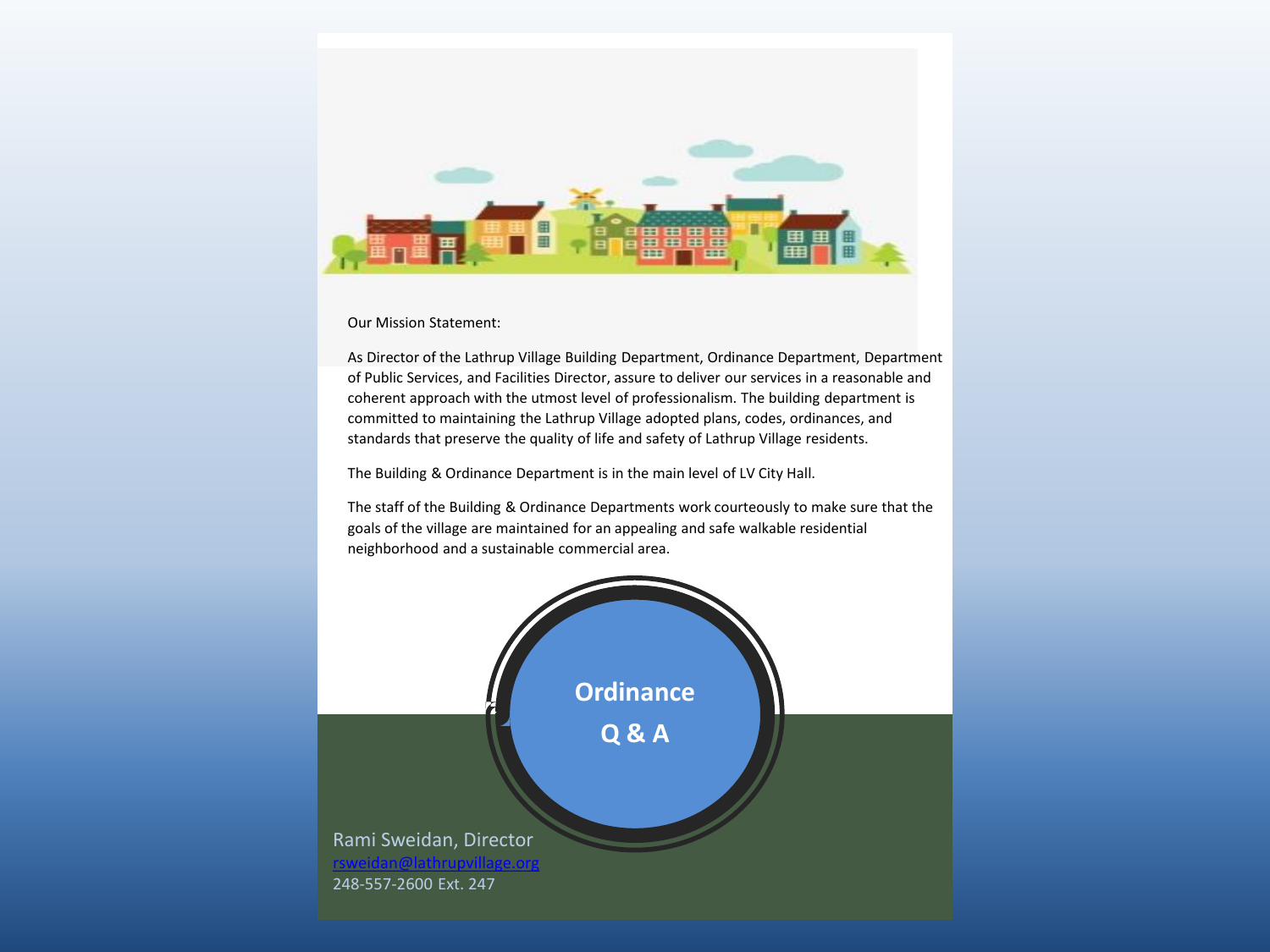# Welcome to Lathrup Village

#### **Building and Ordinance Department**

**As a new resident, we are providing you with information below that we hope you find beneficial, and we always welcome your call any time you have questions regarding ordinance requirements and/or property maintenance.**

#### **Do I need a permit to have a Garage Sale?**

- Yes. However, we do have some general guidelines: No balloons, banners or extra fanfare
- Traffic and parking must be maintained in an orderly fashion
- Signs are to be placed on the premises only not posted on traffic signs, utility poles or to block the vision of intersections.
- Please remove any signs that are put out each day at the end of the sale.
- Limit the number of sales to 2-3 per year

#### **Can I store my boat, RV, motor-home, and/or trailer on my property?**

**Ordinance Q & A**

No, this is prohibited per our Open Storage Ordinance, Sec. 4.1.2. However, we do try to offer some leniency to our residents if you call to notify us in advance that you will be bringing a boat, RV, or trailer, etc. home for a few days to make repairs and/or prepare for a vacation, etc. In these instances, we will allow the afore-mentioned item(s) to remain on site for a few days only, providing we do not receive any complaints from other residents. The storage of these items inside a garage is permitted.

#### **Are bonfires and/or firepits permitted within the Village?**

• Bonfires, as well as the burning of trash, leaves, or construction materials, etc., are prohibited. However, the Village does allow the burning of wood in a "small container manufactured for the purpose of containing small recreational fires. "Please refer to our Fire Code, Chapter 38, Article I, Sec. 38-1 for the conditions that apply to this Ordinance.

#### **My neighbor's tree fell onto my property. Whose responsibility is it to clean it up and/or remove the tree?**

• Lathrup Village does not become involved in these types of situations. If this is not something you can come to an agreement on with your neighbor, then this will become a civil matter between you, and your neighbor; will need to seek court action for a resolution.

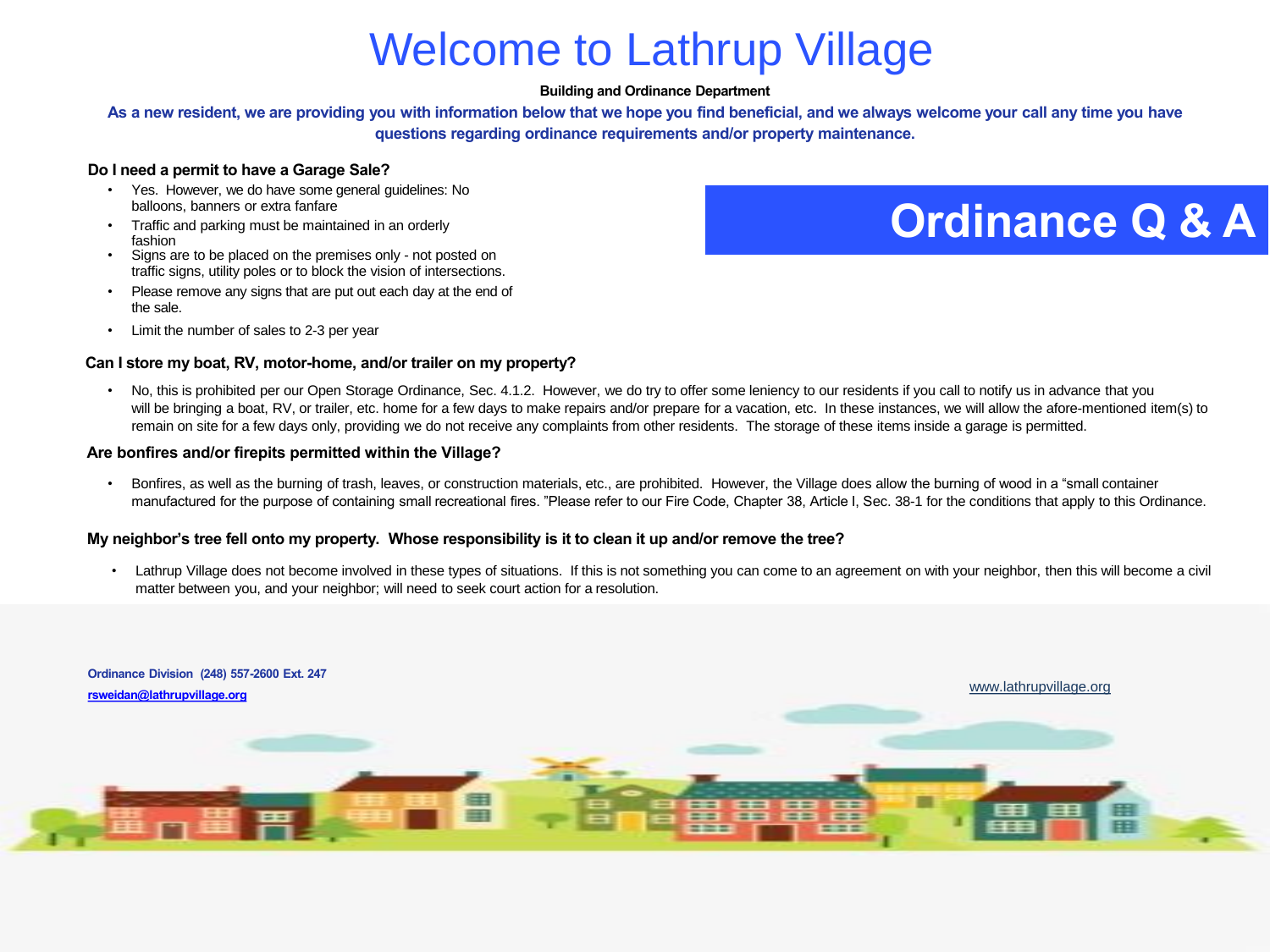### **Does Lathrup Village allow fences?**

We would encourage you to check with your homeowners association first to find out what their restrictions may be. The Village does allow fences up to four (4) ft. in height, restricted to side and rear yards only. This type of fencing will only require a permit from the Building Department. However, anything over four (4) ft. in height or within a front yard will require

## **Can I put a shed in my yard?**

Sheds are considered an accessory structure; If the building department approves your request, then a permit must be obtained through our Building Department. Before installing any structure (such as a trellis, statue, sculpture, retaining/landscape walls, etc.), contact the Ordinance Department to find out what approvals may be necessary.

#### **I want to cut some trees on my property. Is this allowed?**

Lathrup Village has an extensive Tree Preservation ordinance that regulates tree removal. Trees contribute to the character of the community and are an important asset to our ecosystem. Many different factors contribute to the allowance of tree removal. Violations of this ordinance can be costly, so it is imperative that you contact the Village prior to any cutting. Refer to the Muni-code Ordinance Sec. 62-93 for the complete ordinance.

#### **My neighbor's pool has green water in it. Can you get them to open it?**

Pools and pool covers must be maintained in a clean and sanitary condition and kept in good repair. We understand the spread of mosquito viruses may be the result of stagnant water, which is a serious concern for residents who adjoin a property with a possibly stagnant pool. If you have questions regarding the upkeep of your pool, or a neighboring pool contact the Ordinance Department and we will be happy to assist you.



**Everyday our Code Enforcement Officers investigate complaints generated by**

**residents and patrol the community recording violations. This process entails documentation and digital photography. Residents may submit complaints to the Ordinance Department at any time. This can be done in person at Village City Hall, on our website using the "SeeClickFix," or email, or over the phone. Please understand that the process to remedy any given situation generally takes several weeks or longer.**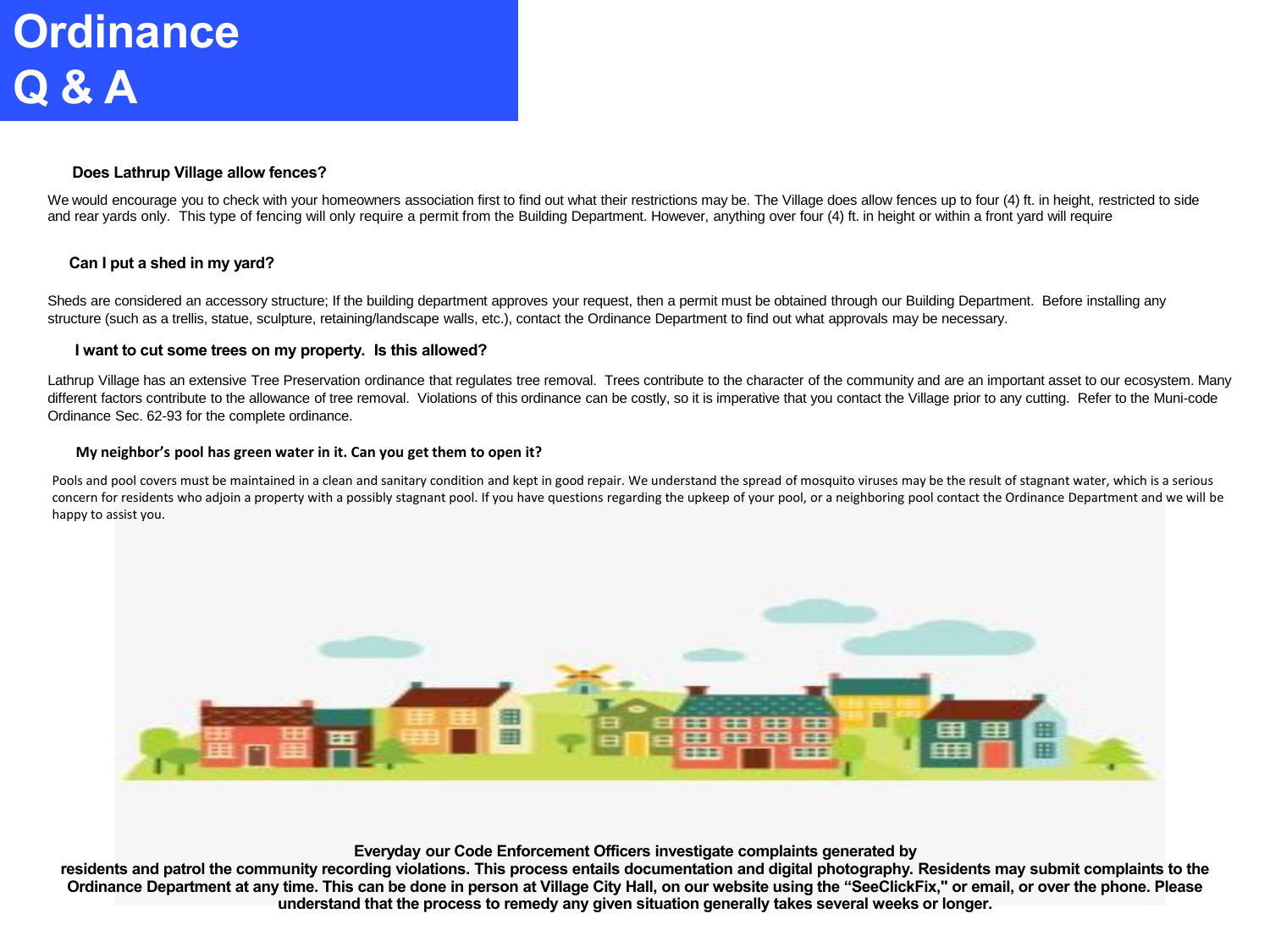• **Grass**

Grass must be cut and no bigger Then 8" tall. Sec. 302.4

## • **Clean yard**

Property will be well-kept. Clean And free from trash and debris.

## • **Trees**

Must trim all dead branches, and Must cut down any dead tree.

## • **Right of Way (R.O.W.)**

The right of way must remain free of objects, signs, and cars.

## • **Parking**

All vehicles must be parked on an approved Surface. No vehicles are allowed to be parked On grass. Vehicles for sale signs are also not Permitted.

## • **Vehicles**

Vehicles must be in working condition, fully assembled And have current license and registration information. Junk and inoperable vehicles are not allowed. Sec. 302.8

## • **Fences**

All fences must be well-maintained and in vertical position. Incomplete fencing is not allowed. Cultivated

## • **Painting and Siding**

Paint must be well-maintained without chipping, peeling, flaking andsidingmust beintactandin good repair. Sec. 304.

# **Property Maintenance**

## • **Trash**

Trash cans may not be set out at the street earlier than 6 PM the day before collection and must be removed from the street side within 12 hours of service.

• **Outside Storage**

Lawn furniture, firewood and landscaping material must be stored in a neat and orderly manner. All other items, including lawn maintenance tools and trash, must be out of public view.

## • **Gutters and Drainage**

All gutters must be in good working condition. Storm water must be discharged 5 feet away from the foundation.

## • **Landscaping**

Landscaping must be well-maintained. Cultivated beds must be regularly kept by planting and tending, along with the removal of excessive weed growth.